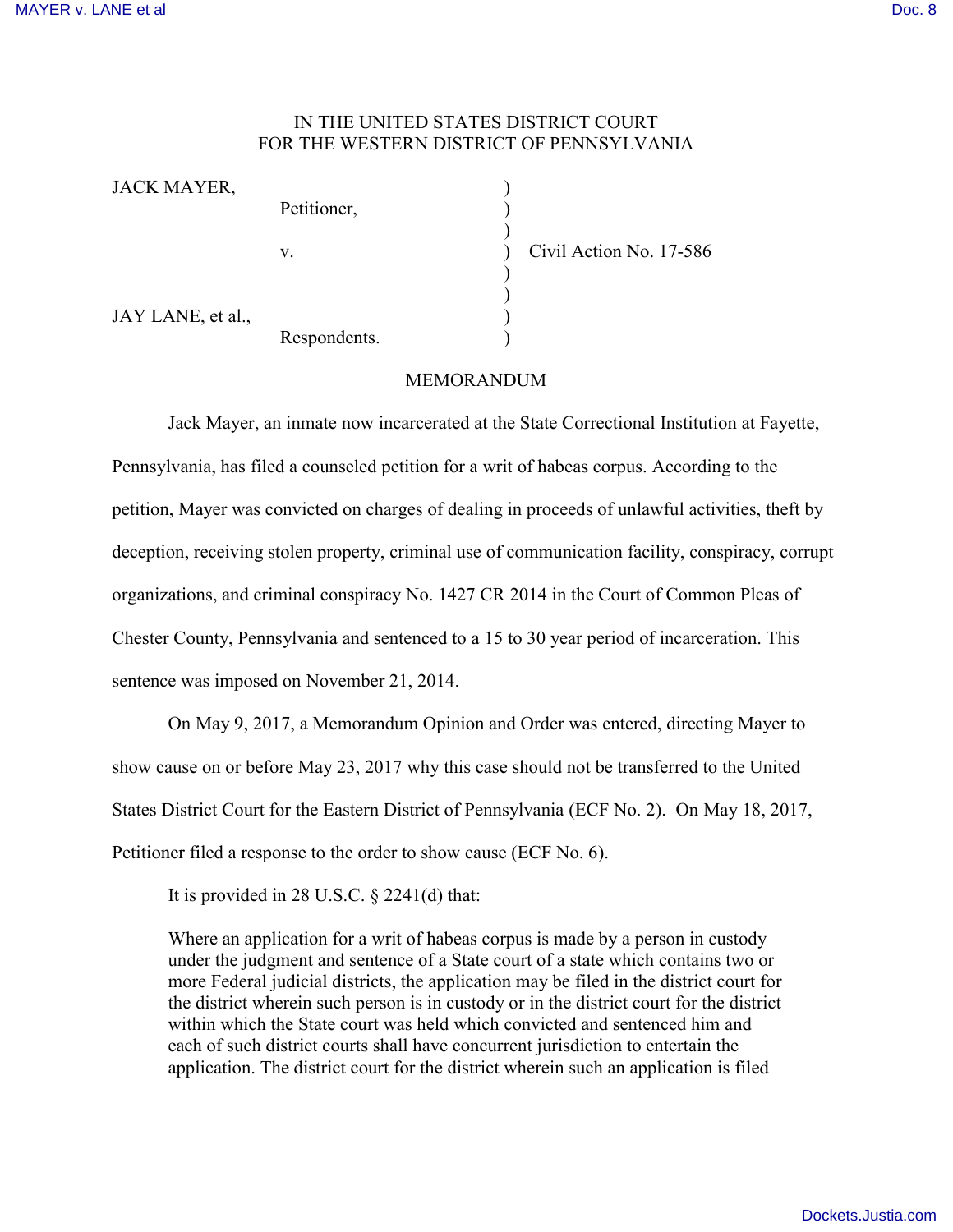in the exercise of its discretion and in furtherance of justice may transfer the application to the other district court for hearing and determination.

While the petitioner is in custody in the Western District of Pennsylvania, the trial court which sentenced him is located in Chester County, which is located in the Eastern District of Pennsylvania. 28 U.S.C. § 118(a). The practice of the district courts within Pennsylvania is to transfer habeas corpus petitions to the district where the conviction occurred. As another district court recently summarized:

Indeed, the United States District Courts for Pennsylvania's three federal judicial districts have customarily transferred petitions of this type to the district of conviction for substantive habeas proceedings. Helfrich v. Coleman, No. 10- 958, 2010 WL 1337728 (E.D. Pa. April 6, 2010); McKeever v. McGrady, No. 08- 2905, 2008 WL 5101729 (E.D. Pa. Nov. 26, 2008); Fletcher v. Rozum, No. 08- 716, 2008 WL 2609826 (W.D. Pa. June 26, 2008); Reinhold v. Rozum, No. 4:CV-07-1997, 2007 WL 4248273 (M.D. Pa. Nov. 30, 2007). This course of action, in turn, is consistent with the guidance of the United States Court of Appeals for the Third Circuit which has "note[d] that it is quite clear that ordinarily a transfer of a [habeas] proceeding relating to the validity of the petitioner's conviction from the district of confinement to the district of sentencing would be in furtherance of the convenience of the parties and witnesses." In re Nwanze, 242 F.3d 521, 526 n. 2 (3d Cir. 2001). Thus, this practice is permitted by statute, is commonplace, is endorsed by the court of appeals, achieves a desirable uniformity of approach among the three districts in the matter of exercising jurisdiction in these cases, and serves the interests of the litigants in those cases where hearings are required.

Scott v. Del Basio, 2015 WL 3742355, at \*2 (M.D. Pa. June 15, 2015) (citations omitted).

In his response, Petitioner states that "the scant caselaw on this matter seems to place the decision to transfer in the discretion of the district court." (ECF No. 6 at 1.) However, he argues that the "furtherance of justice" prong is satisfied only based upon the location of the witnesses but that this case involves a challenge to the sufficiency of the evidence and no evidentiary hearing will likely take place. Nevertheless, it cannot be said that such a hearing will not take place. Moreover, Petitioner has not addressed the factors cited above and provides no compelling reason why they should not apply in this case. An appropriate Order will be entered.